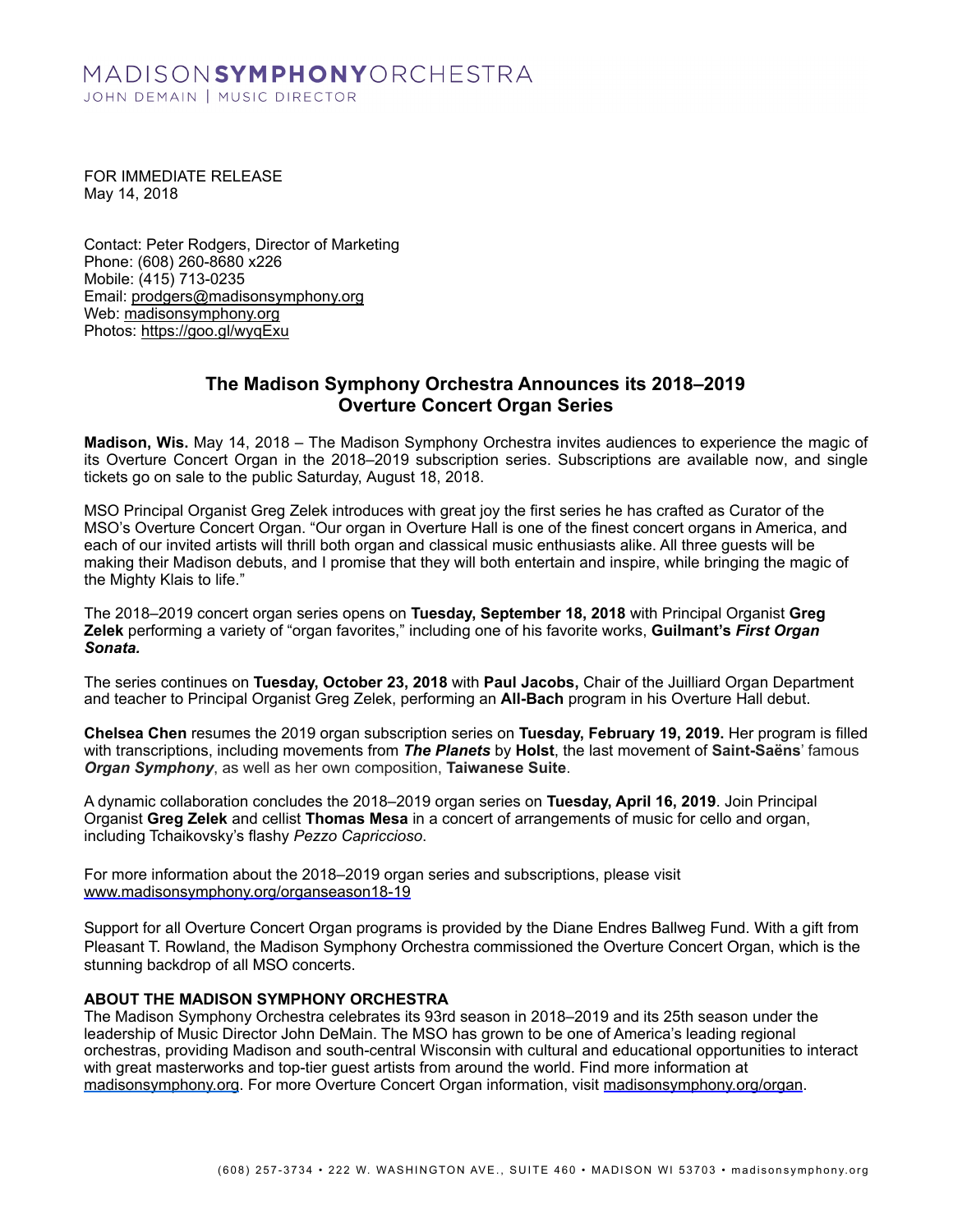# MADISON**symphony**orchestra JOHN DEMAIN | MUSIC DIRECTOR

### PROGRAM PREVIEWS & ARIST BIOS

Tuesday, September 18, 2018, 7:30 p.m. Overture Concert Hall

**Greg Zelek,** Organ

PROGRAM **Vierne**, Final from Symphony No. 1, Op. 14 **Bach**, Trio Sonata in D Minor, BWV 527 **Elgar**, Salut d'amour, Op. 12 **Franck**, Final, Op. 21 **Guilmant**, Sonata No. 1 in D minor, Op. 42

#### **About Greg Zelek**

Praised for his "effortless facility on the instrument" (*South Florida Classical Review*), Greg Zelek (26) is increasingly recognized as one of the most exciting young organists in the American organ scene. Greg has been the Principal Organist of the Madison Symphony Orchestra and Curator of the Overture Concert Organ Series since September 2017. Greg holds the Wayne Curtis & Maybelle Slavens Hall and Francis Vincent & Lettie von Kalweit Dunnebacke Curatorship, which is endowed by anonymous friends of the Symphony.

In addition to concertizing throughout the United States and with the Madison Symphony Orchestra, Greg regularly performs with orchestras as both a soloist and professional ensemble member. In 2017, he performed with the Florida Orchestra and was the featured guest soloist with the Ridgewood Symphony in 2016. Greg was the organist in the Metropolitan Opera's 2014 production of Faust. He also performed twice that year with the New World Symphony, including in a performance of Lukas Foss's Phorion under Michael Tilson Thomas. In 2012, Greg played Strauss's Alpine Symphony with the MET Orchestra in Carnegie Hall conducted by Semyon Bychkov and performed Poulenc's Organ Concerto with the Miami Symphony Orchestra in 2011.

A recipient of the inaugural Kovner Fellowship, Greg received his Bachelor's and Master's degrees, as well as an Artist Diploma, from the Juilliard School. A native of Miami, Florida, Greg was most recently the Music Director and Organist at the Episcopal Church of St. Matthew and St. Timothy in New York City. Greg, who is Cuban-American and a native Spanish speaker, became the Music Director and Organist of Corpus Christi Catholic Church in Miami at age 15, and has served as the summer organist for San Pedro Apostol Church in Ramales de la Victoria, Spain.

(5/14/18, 18–19 MSO Overture Concert Organ Series, Program Previews & Artist Bios, continued).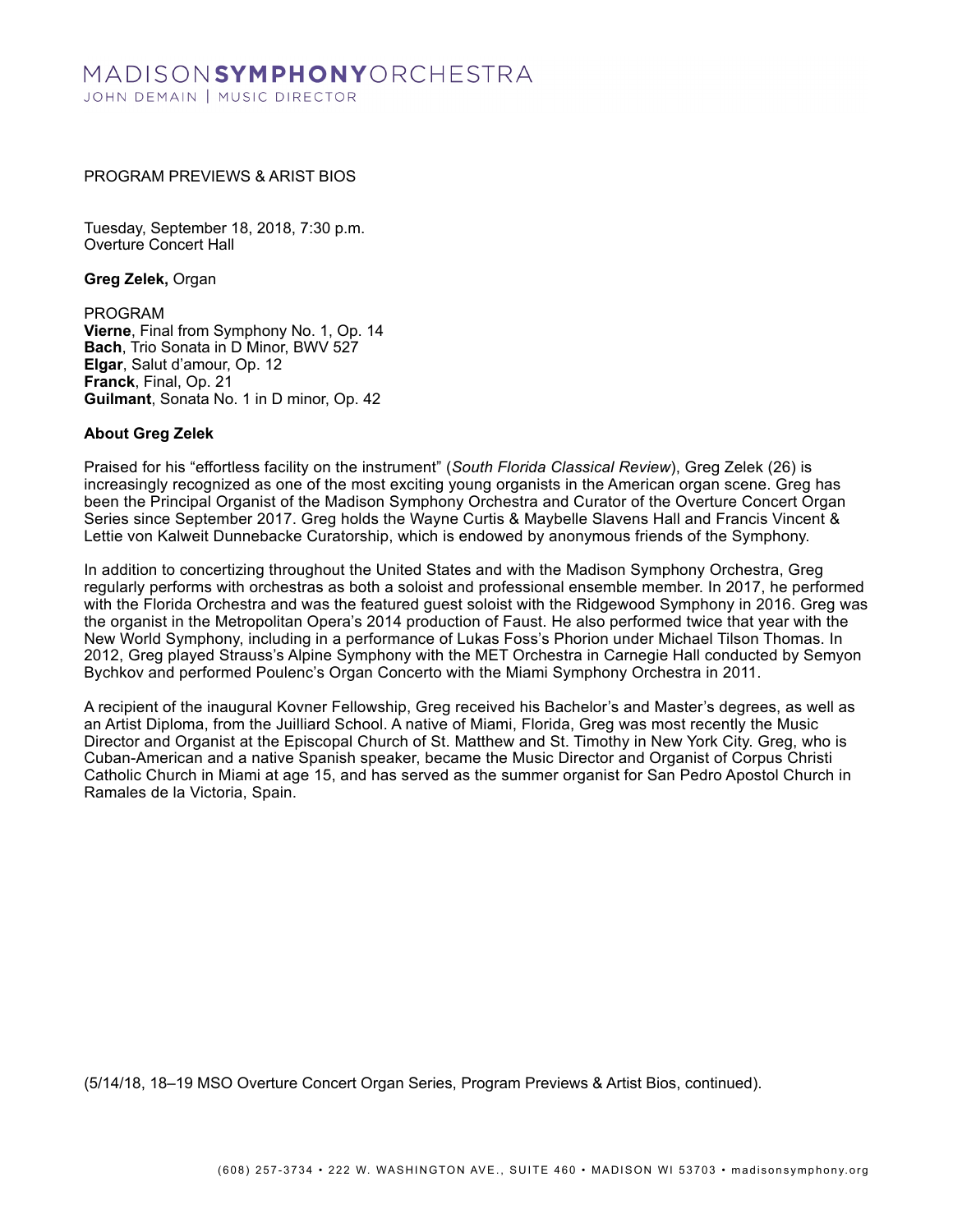# MADISONSYMPHONYORCHESTRA JOHN DEMAIN | MUSIC DIRECTOR

Tuesday, October 23, 2018, 7:30 p.m. Overture Hall

**Paul Jacobs,** Organ

PROGRAM **All-Bach**

### **About Paul Jacobs**

The only organist ever to have won a Grammy Award (for Messiaen's "Livre du Saint-Sacrement"), Paul Jacobs has been an important influence in the revival of symphonic works featuring the organ and is a true innovator in the advocacy of organ repertoire, performing and encouraging the composition of new works that feature the instrument.

Mr. Jacobs made musical history at the age of 23 when he played Bach's complete organ works in an 18-hour marathon performance on the 250th anniversary of the composer's death. He is a frequent concerto and recital soloist, featuring the concert organs of the San Francisco Symphony, the Montreal Symphony, the Pacific Symphony, the Edmonton Symphony, the Indianapolis Symphony, and the Lexington Philharmonic, among others. He appears frequently in New York and has been featured on NPR's Morning Edition, ABC-TV's World News Tonight, and BBC Radio 3.

Mr. Jacobs studied at the Curtis Institute of Music and joined the faculty of the Juilliard School in 2003. He was named chairman of the organ department in 2004, one of the youngest faculty appointees in the school's history. He received Juilliard's prestigious William Schuman Scholar's Chair in 2007 and an honorary Doctor of Music from Washington and Jefferson College in 2017.

(5/14/18, 18–19 MSO Overture Concert Organ Series, Program Previews & Artist Bios, continued).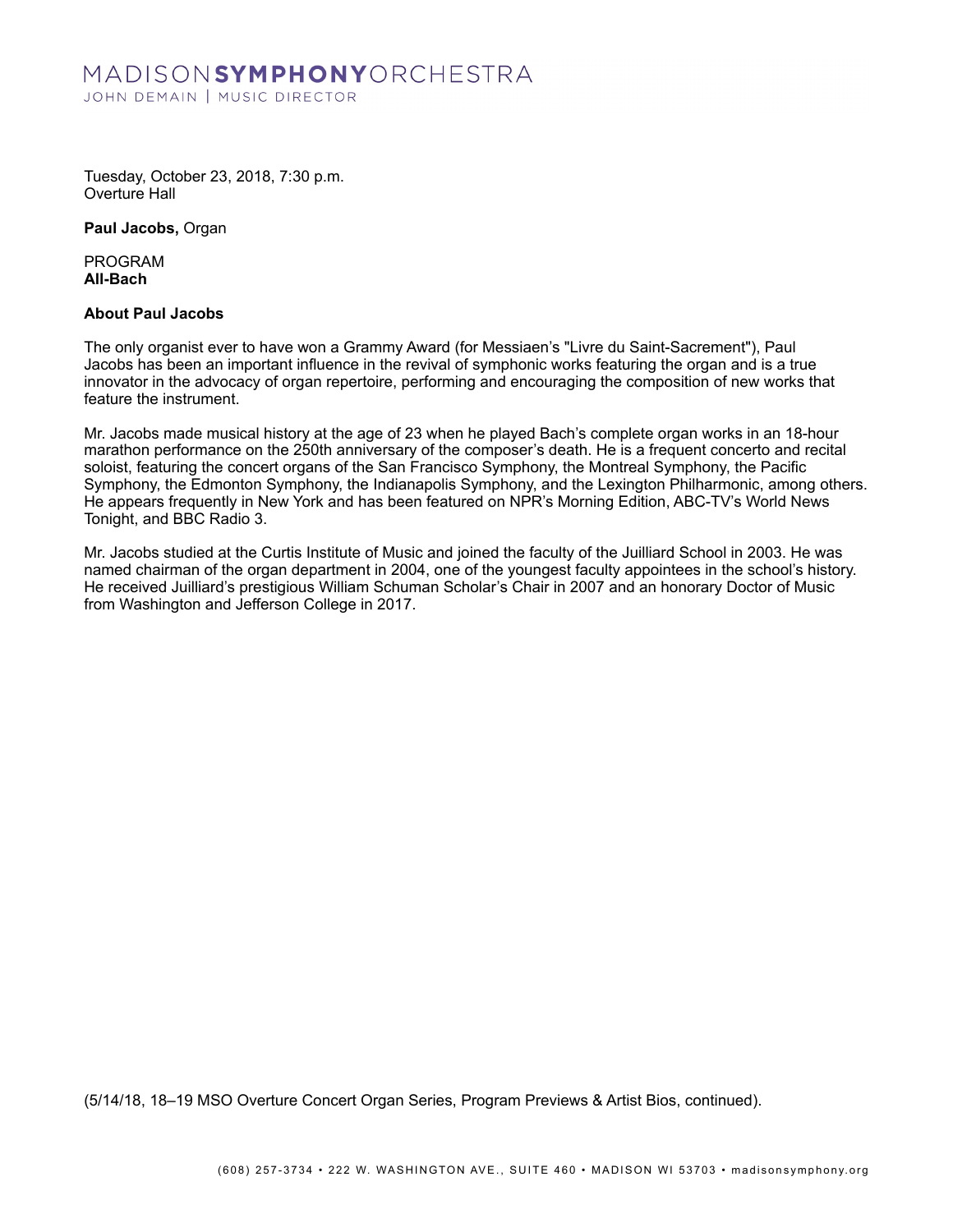## MADISONSYMPHONYORCHESTRA JOHN DEMAIN | MUSIC DIRECTOR

Tuesday, February 19, 2019, 7:30 p.m. Overture Concert Hall

**Chelsea Chen,** Organ

PROGRAM **Ola Gjeilo**, Sinfonietta **Grieg**, First Peer Gynt Suite, Op. 46 **Chen**, Taiwanese Suite **Saint-Saëns**, Finale from "Organ" Symphony No. 3 **Ad Wammes**, Miroir **Holst**, Selections from *The Planets*

#### **About Chelsea Chen**

Organist and composer Chelsea Chen has electrified audiences throughout the United States, Europe, Australia, and Asia soloing with orchestras throughout the world including the Wuhan Philharmonic in China, the Jakarta Simfonia in Indonesia, and the Juilliard Percussion Orchestra in Lincoln Center's Alice Tully Hall

As a composer she is broadening the classical organ repertoire with her own works based on Asian folksongs. Her oeuvre of solo and chamber music pieces have been performed throughout the world.

The recipient of the 2009 Lili Boulanger Memorial Award and winner of the 2005 Augustana/Reuter National Organ Competition, Ms. Chen is a graduate of the Juilliard School, where she received both her Bachelor's and Master's degrees. She was also a full scholarship recipient at Yale University, where she earned an Artist Diploma. In 2014 she became Organist and Artist-in-Residence at Coral Ridge Presbyterian Church in Ft. Lauderdale, Florida. Ms. Chen splits her time between Florida and New York, where she is also Artist-in-Residence at Emmanuel Presbyterian Church in Manhattan.

(5/14/18, 18–19 MSO Overture Concert Organ Series, Program Previews & Artist Bios, continued).